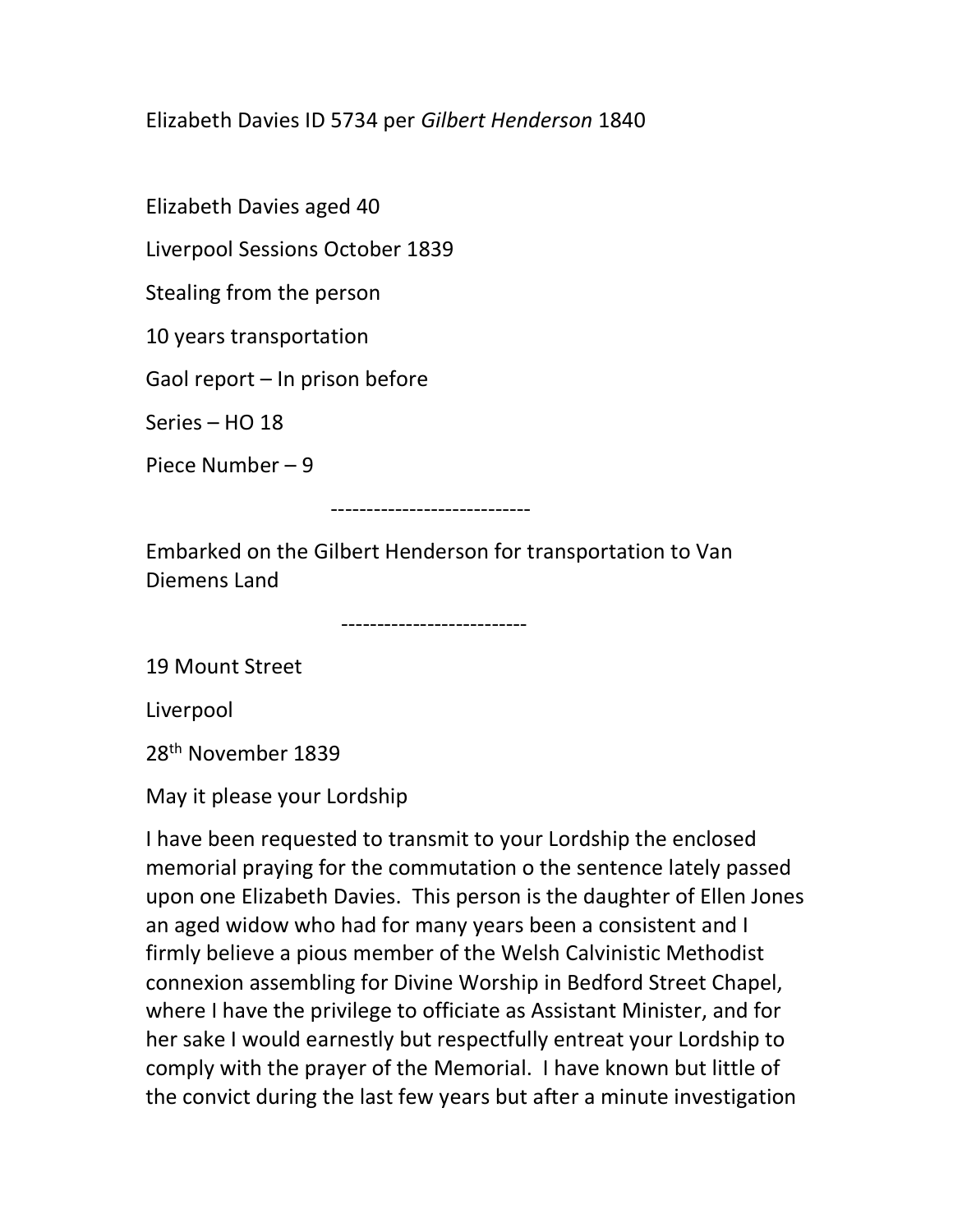I find that her character for honesty had never been doubted and that until the disagreement took place between her and he husband, which ended in his entire desertion of her , her conduct in all other respect was irreproachable. Her friends do not wish to conceal that after leaving the Workhouse where her husband insisted upon placing her (which took place a few months ago) her conduct had become less regular but not a word of suspicion was ever heard as to her honesty, so that it was with no little surprise we learned that so heavy a punishment that been awarded her for the offence with which she was charged at the last Liverpool Borough Sessions. This however is partly explained, I think, by the circumstances of her brutal husband having sent in a letter at the time of trial speaking in the most unfavourable terms of her character, and her friends having abstained from any interference in her behalf with the hope that a slight punishment might have a salutary effect upon her.

Humbly soliciting your Lordship's pardon for trespassing so long on your time, and again most respectfully entreating your favourable attention to the accompanying Memorial.

I remain My Lord

Your Lordship's most obedient humble servant

John Roberts.

------------------------------

To the Most Noble the Marquis of Normanby Secretary of State for the Home department.

The Memorial of the Undersigned Householders of the Borough of Liverpool in the County of Lancaster.

Humbly Sheweth

That Elizabeth Davies aged 42 years or thereabouts was tried and convicted at the Liverpool Borough Sessions (October 1839) for feloniously stealing from one James Bartington a Silver Watch and